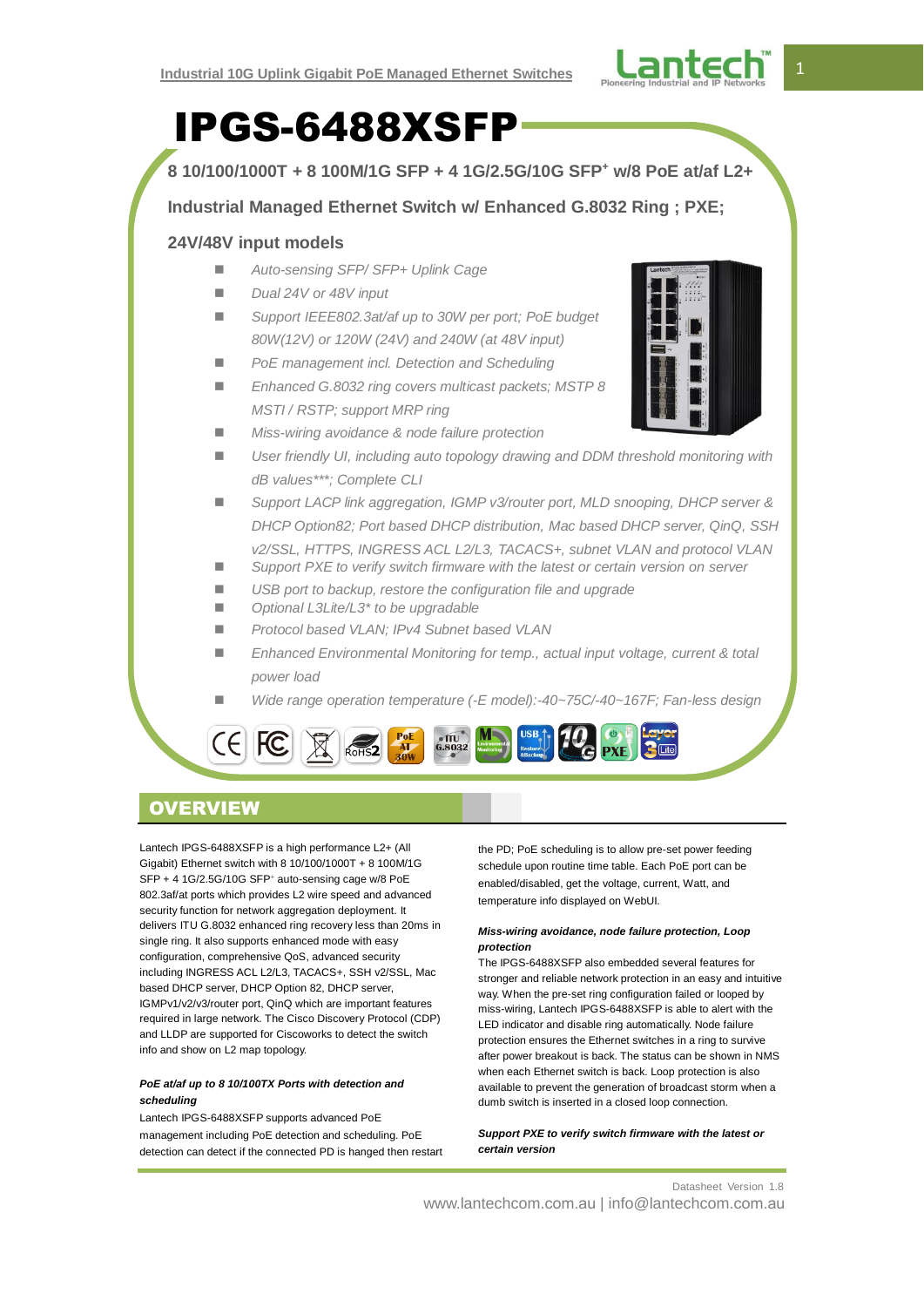

The switch can check its firmware version during booting time via PXE protocol. If switch finds any newer version, it will upload automatically.

#### *DHCP option 82 & Port based, Mac based DHCP, Option66, IPv6 DHCP server*

DHCP server can assign dedicated IP address by MAC or by port (Port based for single switch), it also can assign IP address by port for multiple switches with single DHCP option82 server. DHCP Option66 server can offer IP address of TFTP server to DHCP client for VOIP application. Basic IPv6 DHCP service can be supported.

#### *User friendly GUI, Auto topology drawing*

The user friendly UI, innovative auto topology drawing and topology demo makes IPGS-6488XSFP much easier to get hands-on. The complete CLI enables professional engineer to configure setting by command line.

#### *Enhanced G.8032 ring, 8 MSTI MSTP; MRP ring*

Lantech IPGS-6488XSFP features enhanced G.8032 ring which can be self-healed in less than 20ms for single ring topology protection covering multicast packets. It also supports various ring topologies that covers enhanced ring and basic ring by easy setup than others. It supports MSTP that allows RSTP over VLAN for redundant links with 8 MSTI.

MRP (Media Redundancy Protocol) can be supported for industrial automation networks.

### *Enhanced Storm control\**

Storm control prevents traffic on a LAN from being disrupted by a broadcast, multicast, or unicast storm on one of the physical interfaces and the detection is more precise and reaction is more efficient.

#### *QinQ, QoS and GVRP supported*

It supports the QinQ, QoS and GVRP for large VLAN segmentation

#### *IGMPv3, GMRP, router port, MLD Snooping, static multicast forwarding and multicast Ring protection*

The unique multicast protection under enhanced G.8032 ring can offer immediate self-recovery instead of waiting for IGMP table timeout. It also supports IGMPv3, GMRP, router port, MLD Snooping and static multicast forwarding binding by ports for video surveillance application.

#### *Optional L3Lite/L3\* to be upgradable*

Lantech OS3 is optional upgradable to L3 Lite for future expansion. The optional L3Lite includes editable routing table, VRRP, Router-on-a-stick, Inter- VLAN routing.

#### *Editable configuration file; USB port for upload/download configuration*

The configuration file of Lantech IPGS-6488XSFP can be exported and edited with word processor for the other switches configuration with ease.

The built-in watchdog design can automatically reboot the switch when CPU is found dead.

The USB port can upload/download the configuration from/to USB dongle.

#### *2DI/2DO for relay contact and event alerting by email\*\* & traps*

In case of event, the IPGS-6488XSFP is able to send an email\*\* to pre-defined addresses as well as SNMP Traps out immediately. It provides 2DI and 2DO. When disconnection of the specific port was detected; DO will activate the signal LED to alarm. DI can integrate the sensors for events and DO will trigger the alarm while sending alert information to IP network with email and traps.

#### *Enhanced Environmental monitoring for Ethernet switch inside information*

The enhanced environmental monitoring can detect switch overall temperature, actual input voltage and current. It also can send the SNMP traps and email\*\* when abnormal.

#### *Dual power 24V or 48V input; High PoE budget*

The Lantech IPGS-6488XSFP is designed with dual power supply at 12VDC (24V model) for 12V~56VDC input and can provide 80W (12V input) or 120W (24V input) PoE budget. The 48V model can support dual power 44VDC~56VDC input and can have 240W PoE budget.

#### *Industrial hardened design with high EFT and ESD protection*

Lantech IPGS-6488XSFP features high reliability and robustness coping with extensive EMI/RFI phenomenon, environmental vibration and shocks usually found in factory, substation, steel automation, aviation, mining and process control. Featured with relay contact alarm function, the IPGS-6488XSFP is able to connect with alarm system in case of power failure or port disconnection. The IPGS-6488XSFP also provides ±2000V EFT and ±4000 VDC (Contact) / ±8000 VDC (Air) Ethernet ESD protection, which can reduce unstable situation caused by power line and Ethernet.

It is the best solution for Automation, transportation, surveillance, Wireless backhaul, Semi-conductor factory applications. The -E model can be used in extreme environments with an operating temperature range of -40°C to 75°C.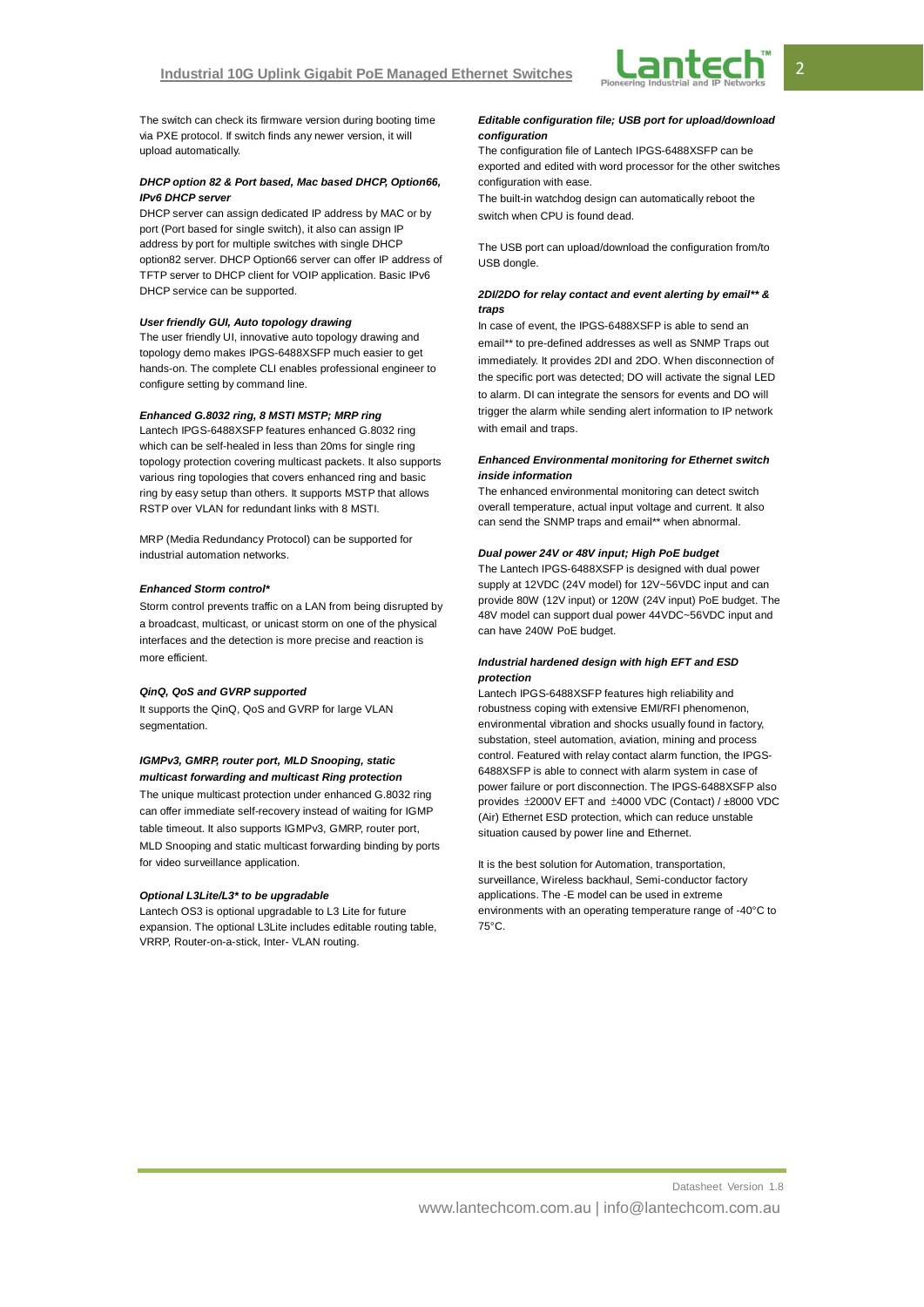

# FEATURES & BENEFITS

- **8 10/100/1000T + 8 100M/1G SFP+ 4 1G/2.5G/10G SFP+ auto-sensing cage w/8 PoE 802.3af/at ports L2+ industrial PoE managed Ethernet switch (Total 20 Ports Switch)**
- **Embedded 8 PoE Injectors IEEE802.3af/at function to feed power up to 30W per port for active operation**
- **12V dual input from 12V~56VDC (24V model); 48V dual input from 44V~56VDC (48V model)**
- **PoE management including PoE detection and scheduling for PD (power devices)**
- **Back-plane (Switching Fabric): 112Gbps**
- **16K MAC address table**
- **DDM** to support SFP diagnostic function\*\*\*
	- *Automatically convert the raw data into dB values for TX power/RX power, making it easier to measure the fiber distance*
- **10KB Jumbo frame**
- **User friendly UI, auto topology drawing, topology demo, complete CLI for professional setting**
- **Enhanced G.8032 Ring protection in 20ms for single ring**
	- *Support various ring/chain topologies, including enhanced ring & basic ring*
	- *Enhanced G.8032 ring configuration with ease*
	- *Cover multicast and data packets protection*
- **Provides EFT protection 2000 VDC for power line**
- Supports ±4000 VDC (Contact) and ±8000 VDC (Air) **Ethernet ESD protection**
- **Supports IEEE 802.1p Class of Service, per port provides 8 priority queues Port base, Tag Base and Type of Service Priority**
- **IEEE 802.1d STP, IEEE 802.1w RSTP,802.1s MSTP VLAN redundancy with 8 MSTI**
- **4K 802.1Q VLAN, Port based VLAN, GVRP, QinQ, QoS**
- **Supports IEEE 802.1ab LLDP, Cisco CDP; LLDP info can be viewed via Web/ Console**
- **Support PXE to verify switch firmware with the latest or certain version**
- **DHCP server / client / DHCP Option 82 relay / DHCP Option 82 server; Port based DHCP server; DHCP Option 66; Basic IPv6 DHCP server**
- **Mac based DHCP server to assign IP address that includes dumb Ethernet switches in DHCP network**
- **Bandwidth Control**
- *Ingress packet filter and egress\* rate limit*
- *Broadcast/multicast packet filter control*
- **Relay alarm output system events**
- **Miss-wiring avoidance** 
	- *LED indicator*
- **TFTP/HTTP firmware upgrade**
- **System Event Log, SMTP Email\*\* alert and SNMP Trap for alarm support; 32 RMON counters**
- **Security**
	- *SSL/SSH v2/INGRESS ACL L2/L3*
	- *MAC address table: MAC address entries/Filter/static MAC-Port binding*
	- *Remote Admin: IP address security management to prevent unauthorized intruder. TACACS+*
	-
	- *Login Security: IEEE802.1X/RADIUS*
	- *HTTPS for secure access to the web interface*
- Static multicast forwarding forward reversed IGMP **flow with multicast packets binding with ports for IP surveillance application**
- **IGMP** router port to assign query in ring and for **reversed multicast video flow**
- **IGMPv1,v2,v3 with Query mode for multi media**
- **MLD Snooping for IPv6 Multicast stream**
- **Dual image firmware support**
- **Factory reset button to restore setting to factory default**
- **Watchdog design to auto reboot switch when CPU is found dead**
- **Diagnostic including Ping / ARP table / DDM information**
- **Enhanced Environmental monitoring for system real input voltage, PoE load, current, ambient temperature**
- **Supports DIDO (Digital Input/Digital Output)**
- **Configuration backup and restoration**
	- *Supports text configuration file for system quick installation*
	- *USB port to upload/download configuration file by USB dongle*
	- **Optional L3Lite/L3\* to be upgradable**
- **IP30 metal housing with DIN rail and Wall-mount\*\* design**

Datasheet Version 1.8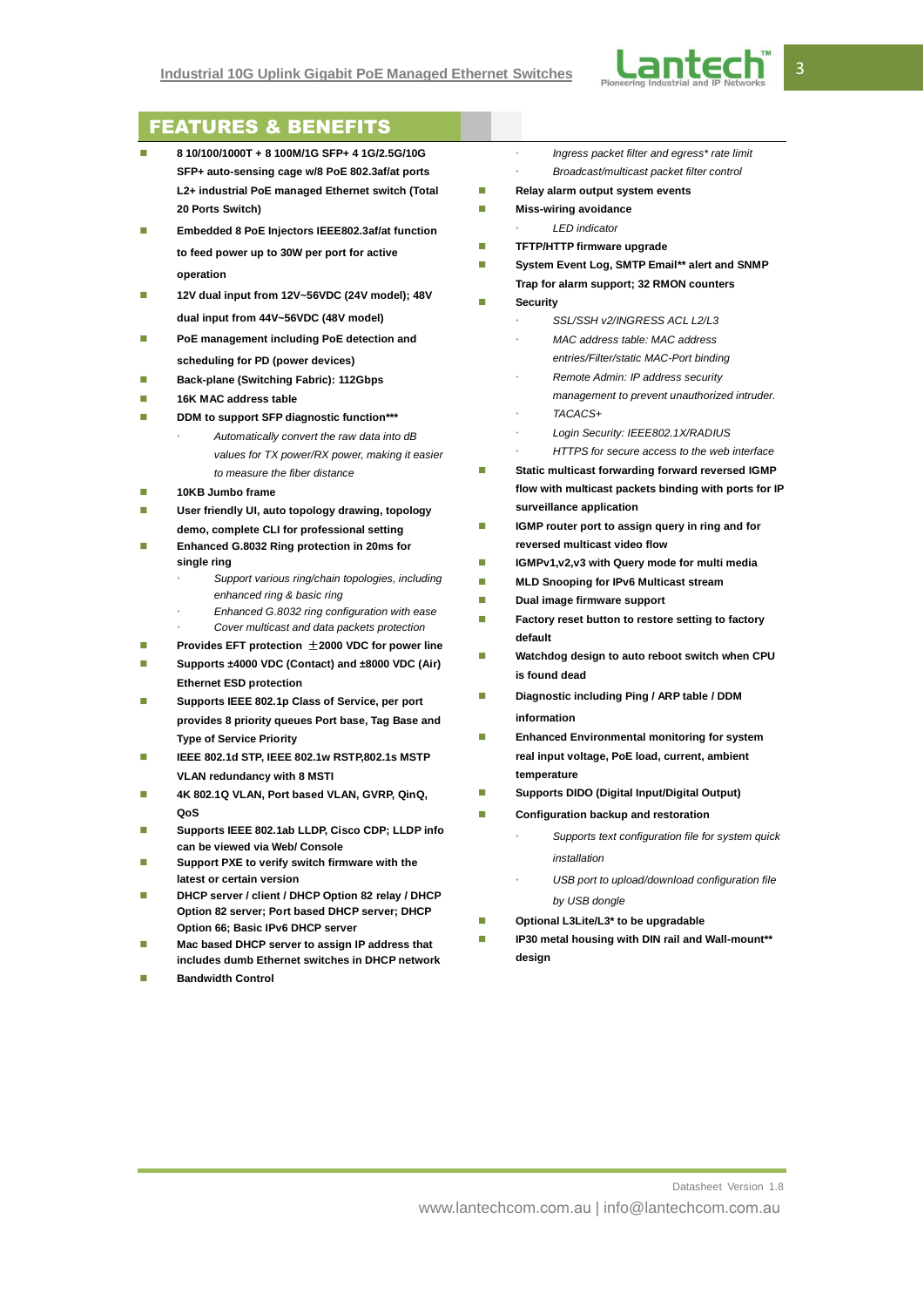| <b>DIMENSIONS</b> (unit=mm)                                                                          |                                                                                                                                                                                                                                                                                                                                                                                                                                                                                                                                                                                                                                                                                                                                                                                                                                                                                                                                                                                                                |                                                                                                             |                                                                                                                                                                                                                                                                                                                                                                                                                                                                                                                                                                                                                                                                                                                                                                                                                                                                                                                                                                               |  |
|------------------------------------------------------------------------------------------------------|----------------------------------------------------------------------------------------------------------------------------------------------------------------------------------------------------------------------------------------------------------------------------------------------------------------------------------------------------------------------------------------------------------------------------------------------------------------------------------------------------------------------------------------------------------------------------------------------------------------------------------------------------------------------------------------------------------------------------------------------------------------------------------------------------------------------------------------------------------------------------------------------------------------------------------------------------------------------------------------------------------------|-------------------------------------------------------------------------------------------------------------|-------------------------------------------------------------------------------------------------------------------------------------------------------------------------------------------------------------------------------------------------------------------------------------------------------------------------------------------------------------------------------------------------------------------------------------------------------------------------------------------------------------------------------------------------------------------------------------------------------------------------------------------------------------------------------------------------------------------------------------------------------------------------------------------------------------------------------------------------------------------------------------------------------------------------------------------------------------------------------|--|
| 95.84<br>15.I<br>0000<br>0000<br>0000                                                                | AAAAAAAAAAAAAA<br>95.84<br>$\circ$<br>$\circ$<br><b>SHEISER</b><br>MMMMMMM<br>135<br>11<br>÷,                                                                                                                                                                                                                                                                                                                                                                                                                                                                                                                                                                                                                                                                                                                                                                                                                                                                                                                  | á<br>35<br>$\odot$<br>図<br>E<br>5<br>Q<br>5<br>Ō                                                            | AAAAAAAAAAAAA<br>30<br>666666<br>ര<br>ō                                                                                                                                                                                                                                                                                                                                                                                                                                                                                                                                                                                                                                                                                                                                                                                                                                                                                                                                       |  |
|                                                                                                      | <b>SPECIFICATION</b>                                                                                                                                                                                                                                                                                                                                                                                                                                                                                                                                                                                                                                                                                                                                                                                                                                                                                                                                                                                           |                                                                                                             |                                                                                                                                                                                                                                                                                                                                                                                                                                                                                                                                                                                                                                                                                                                                                                                                                                                                                                                                                                               |  |
| <b>Standards</b><br>Switch<br>Architecture<br><b>Mac Address</b><br>Jumbo frame<br><b>Connectors</b> | <b>Hardware Specification</b><br>IEEE802.3 10Base-T Ethernet<br>IEEE802.3u 100Base-TX<br>IEEE802.3ab 1000Base-T<br>IEEE802.3an 10Gbase-T<br>IEEE802.3ae 10G Fiber<br>IEEE802.3x Flow Control and Back Pressure<br>IEEE802.3ad Port trunk with LACP<br>IEEE802.1d Spanning Tree<br>IEEE802.1w Rapid Spanning Tree<br>IEEE802.1s Multiple Spanning Tree<br>IEEE802.3ad Link Aggregation Control Protocol<br>(LACP)<br>IEEE802.1AB Link Layer Discovery Protocol<br>(LLDP)<br>IEEE802.1X User Authentication (Radius)<br>IEEE802.1p Class of Service<br>IEEE802.1Q VLAN Tag<br>IEEE802.3at/af Power over Ethernet<br>Back-plane (Switching Fabric): 112Gbps<br>16K MAC address table<br>10KB<br>10/100/1000T: 8 x ports RJ-45 with Auto<br><b>MDI/MDI-X function</b><br>Mini-GBIC: 8x 100M/1G SFP + 4 x 1G/2.5G/10G<br>SFP <sup>+</sup> auto-sensing cage with DDMI<br>RS-232 connector: RJ-45 type<br>$USB \times 1$<br>Power & Relay connector: 1 x 6-pole terminal<br>block<br>DIDO: 1 x 6-pole terminal block | LED<br><b>DI/DO</b><br>Operating<br>Humidity                                                                | 1310 nm (9/125 µm); 0 to 80 km, 1490 nm<br>(9/125 µm); 0 to 10 km/ 20 km/ 40 km/ 60 km/ 80<br>km, 1550 nm (9/125 µm)<br><b>WDM 2.5Gbps</b><br>Single mode: 0 to 5 km/ 20 km/ 40 km/ 60 km,<br>1310/1550nm (9/125 µm); 0 to 80 km,<br>1490/1550 nm (9/125 µm)<br>10Gbps<br>Multi-mode: 0 to 300 m, 850 nm (OM3 50/125<br>µm);<br>Single-mode: 0 to 10 km/ 20 km, 1310 nm (9/125<br>um); 0 to 40 km/80km/100 km, 1550 nm (9/125<br>µm)<br><b>WDM 10Gbps</b><br>Single mode: 0 to 10 km/ 20 km/ 40 km/ 60 km,<br>1270/1330 nm (9/125 µm); 0 to 80km, 1490/1550<br>nm (9/125 µm)<br>Per unit: Power 1 (Green), Power 2 (Green),<br>FAULT (Red); RM(Green)<br>Ethernet port: Link/Activity (Green), Speed<br>(Green);<br>PoE: Link/Act (Green); Mini-GBIC: Link/Activity<br>(Green)<br>2 Digital Input (DI) :<br>Level 0: -30~2V / Level 1: 10~30V<br>Max. input current:8mA<br>2 Digital Output(DO): Open collector to 40 VDC,<br>200 <sub>m</sub> A<br>5% ~ 95% (Non-condensing) |  |
| Network Cable                                                                                        | 100Base-TX: 2-pair UTP/STP Cat. 5/ 5E/ 6<br>cable; EIA/TIA-568 100-ohm (100m)<br>1000Base-T: 4-pair UTP/STP Cat5E/6 cable;<br>10GBaseT:4-pair STP Cat6/6A/7 cable                                                                                                                                                                                                                                                                                                                                                                                                                                                                                                                                                                                                                                                                                                                                                                                                                                              | Operating<br>Temperature<br>Storage<br>Temperature                                                          | -20°C~60°C / -4°F~140°F (Standard model)<br>-40°C~75°C / -40°F~167°F(-E model)<br>-40°C~85°C / -40°F~185°F                                                                                                                                                                                                                                                                                                                                                                                                                                                                                                                                                                                                                                                                                                                                                                                                                                                                    |  |
| <b>Optical Cable</b>                                                                                 | 1Gbps:<br>Multi-mode: 0 to 550 m, 850 nm (50/125 µm); 0<br>to 2 km, 1310 nm (50/125 µm)<br>Single mode: 0 to 10 km/ 30 km/ 40 km, 1310<br>nm (9/125 µm); 0 to 50 km/ 60 km/ 80 km/ 120<br>km, 1550 nm (9/125 µm)<br>2.5Gbps<br>Multi-mode: 0 to 300 m, 850 nm (50/125 µm);<br>Single mode: 0 to 2 km/ 15 km/ 40 km, 1310 nm<br>(9/125 µm); 0 to 40 km/ 80 km/ 100km, 1550 nm<br>$(9/125 \mu m)$<br><b>WDM 1Gbps:</b><br>Single mode: 0 to 10 km/ 20 km/ 40 km/ 60 km,                                                                                                                                                                                                                                                                                                                                                                                                                                                                                                                                          | <b>Power Supply</b><br>PoE Budget<br>PoE pin<br>assignment<br>Power<br>Consumption<br><b>Case Dimension</b> | Dual DC input 12V~57V;<br>Dual DC input 16V~57V when using 10G copper<br>Dual 44~56VDC (48V model)<br>24V model:<br>24V: 120W / 12V: 80W<br>48V model: 240W<br>RJ-45 port #1~#8 support IEEE 802.3at/af End-<br>point, Alternative A mode.<br>Positive (VCC+): RJ-45 pin 1,2.<br>Negative (VCC-): RJ-45 pin 3,6.<br>29W without PoE load<br>Metal case. IP-30,                                                                                                                                                                                                                                                                                                                                                                                                                                                                                                                                                                                                                |  |

Datasheet Version 1.8

www.lantechcom.com.au | info@lantechcom.com.au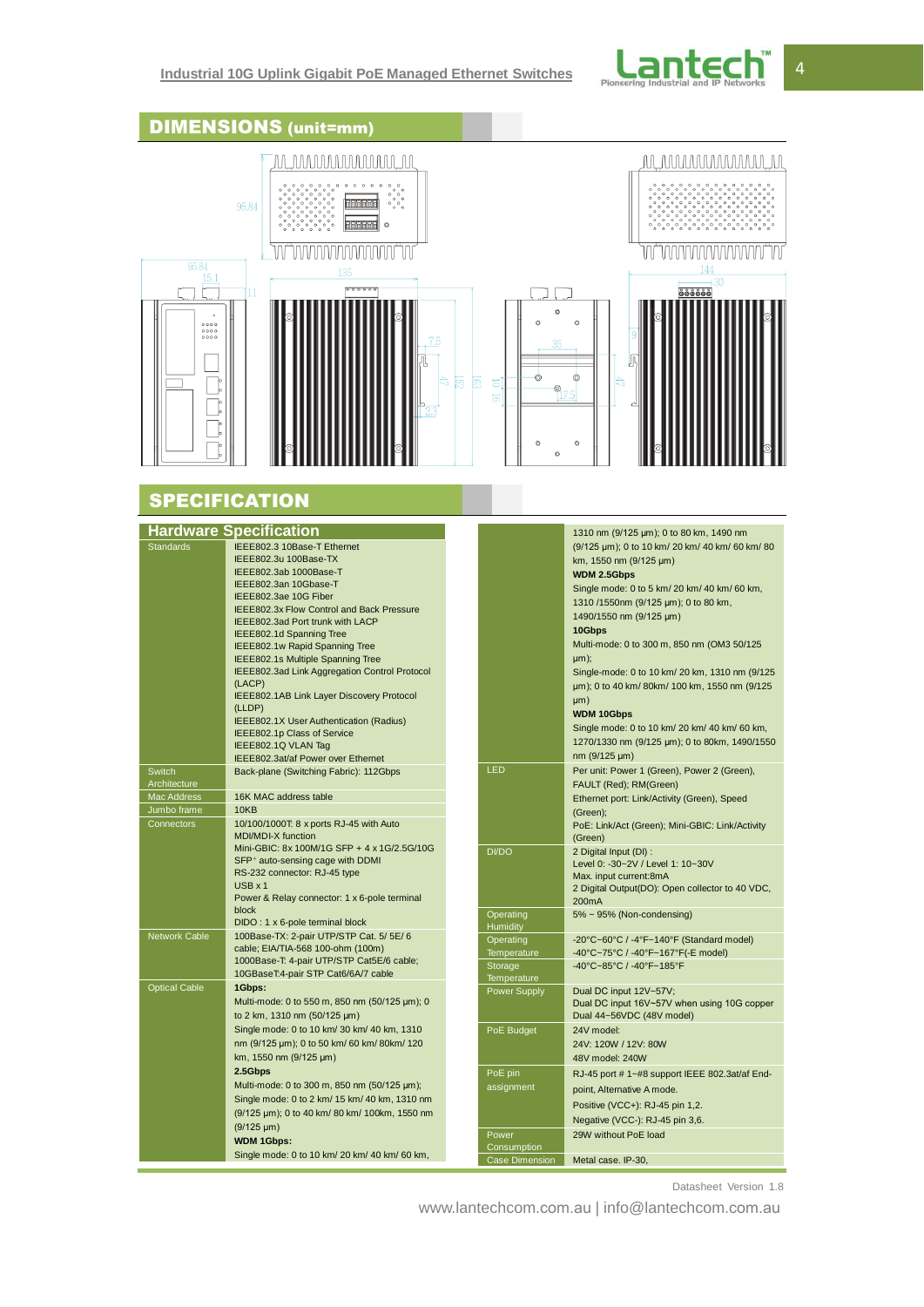# **Industrial 10G Uplink Gigabit PoE Managed Ethernet Switches**



| Weight                        | 95.84 (W) x 135 (D) x 152 (H) mm<br>900 <sub>g</sub>                                       |  |  |  |
|-------------------------------|--------------------------------------------------------------------------------------------|--|--|--|
| Installation                  | DIN Rail and Wall Mount** Design                                                           |  |  |  |
| <b>EMI &amp; EMS</b>          | FCC Class A,                                                                               |  |  |  |
|                               | CE EN55032 Class A, CE EN55024,                                                            |  |  |  |
|                               | CE EN61000-4-2, CE EN61000-4-3,<br>CE EN61000-4-4, CE EN61000-4-5,                         |  |  |  |
|                               | CE EN61000-4-6, CE EN61000-4-8,                                                            |  |  |  |
|                               | CE EN61000-6-2, CE EN61000-6-4                                                             |  |  |  |
| <b>Stability Testing</b>      | IEC60068-2-32 (Free fall),                                                                 |  |  |  |
|                               | IEC60068-2-27 (Shock),                                                                     |  |  |  |
| <b>MTBF</b>                   | IEC60068-2-6 (Vibration)<br>591,245 (Hrs) (standards: IEC 62380)                           |  |  |  |
| Warranty                      | 5 years                                                                                    |  |  |  |
| <b>Software Specification</b> |                                                                                            |  |  |  |
| Management                    | SNMP v1 v2c, v3/ Web/Telnet/CLI                                                            |  |  |  |
| <b>SNMP MIB</b>               | RFC 1213 MIBII                                                                             |  |  |  |
|                               | <b>RFC 1158 MIB</b>                                                                        |  |  |  |
|                               | RFC 1157 SNMP MIB                                                                          |  |  |  |
|                               | RFC 1493 Bridge MIB*                                                                       |  |  |  |
|                               | RFC 1573 IF MIB<br>RFC 2674 Q-Bridge MIB*                                                  |  |  |  |
|                               | RFC 2819 RMON MIB                                                                          |  |  |  |
|                               | <b>Private MIB</b>                                                                         |  |  |  |
| PoE                           | PoE Detection to check if PD hangs then restart                                            |  |  |  |
| Management                    | the PD                                                                                     |  |  |  |
|                               | PoE scheduling                                                                             |  |  |  |
| Per Port PoE                  | On/ Off, voltage, current, watts, temperature                                              |  |  |  |
| <b>Status</b>                 |                                                                                            |  |  |  |
| <b>ITU G.8032</b>             | Support ITU G.8032 v2/2012 for Ring protection                                             |  |  |  |
|                               | in less than 20ms for self-heal recovery (single                                           |  |  |  |
|                               | ring enhanced mode)                                                                        |  |  |  |
|                               | Support basic single ring & enhanced ring                                                  |  |  |  |
|                               | Enhanced G.8032 ring configuration with ease                                               |  |  |  |
| Per Port PoE                  | Cover multicast & data packets protection<br>On/ Off, voltage, current, watts, temperature |  |  |  |
| <b>Status</b>                 |                                                                                            |  |  |  |
| User friendly UI              | Auto topology drawing<br>■                                                                 |  |  |  |
|                               | Topology demo                                                                              |  |  |  |
| Port Trunk with               | Complete CLI for professional setting<br>LACP Port Trunk: 10 Trunk groups                  |  |  |  |
| LACP                          |                                                                                            |  |  |  |
| <b>LLDP</b>                   | Supports LLDP to allow switch to advise its                                                |  |  |  |
|                               | identification and capability on the LAN                                                   |  |  |  |
| <b>CDP</b>                    | Cisco Discovery Protocol for topology mapping                                              |  |  |  |
| Enhanced                      | System status for actual input voltage, current                                            |  |  |  |
| Environmental                 | ambient temperature and total power load to be                                             |  |  |  |
| Monitoring                    | shown in GUI and sent alerting if any abnomal<br>status                                    |  |  |  |
| <b>VLAN</b>                   | Port Based VLAN                                                                            |  |  |  |
|                               | IEEE 802.1Q Tag VLAN (256 entries)/ VLAN ID                                                |  |  |  |
|                               | (Up to 4K, VLAN ID can be assigned from 1 to<br>4096)                                      |  |  |  |
|                               | <b>GVRP</b>                                                                                |  |  |  |
|                               | <b>Protocol based VLAN</b>                                                                 |  |  |  |
|                               | Subnet based VLAN                                                                          |  |  |  |
| <b>Spanning Tree</b>          | Supports IEEE802.1d Spanning Tree and<br>IEEE802.1w Rapid Spanning Tree, IEEE802.1s        |  |  |  |
|                               | Multiple Spanning Tree 8 MSTI                                                              |  |  |  |
| Quality of                    | The quality of service determined by IPv4 Type                                             |  |  |  |
| Service                       | of service, IPv4 Differentiated Services Code                                              |  |  |  |
| <b>Class of Service</b>       | Points - DSCP<br>Support IEEE802.1p class of service, per port                             |  |  |  |
|                               | provides 8 priority queues                                                                 |  |  |  |
| Remote Admin                  | Supports 10 IP addresses that have permission                                              |  |  |  |
|                               | to access the switch management and to prevent                                             |  |  |  |
|                               | unauthorized intruder.                                                                     |  |  |  |
| <b>Login Security</b>         | Supports IEEE802.1X Authentication/RADIUS                                                  |  |  |  |
| Port Mirror                   | Support 3 mirroring types: "RX, TX and Both                                                |  |  |  |
| <b>Network</b>                | packet"                                                                                    |  |  |  |
| Security                      | Support 10 IP addresses that have permission to                                            |  |  |  |
|                               | access the switch management and to prevent                                                |  |  |  |
|                               | unauthorized intruder.                                                                     |  |  |  |
|                               | 802.1X access control for port based and MAC                                               |  |  |  |

|                                 | based authentication/static MAC-Port binding                                                            |  |
|---------------------------------|---------------------------------------------------------------------------------------------------------|--|
|                                 | Ingress ACL L2/L3                                                                                       |  |
|                                 | SSL/ SSH v2 for Management                                                                              |  |
|                                 | HTTPS for secure access to the web interface                                                            |  |
|                                 | <b>TACACS+</b> for Authentication                                                                       |  |
| <b>MLD Snooping</b>             | Support IPv6 Multicast stream                                                                           |  |
| <b>IGMP</b>                     | Support IGMP snooping v1, v2, v3; 256 multicast                                                         |  |
|                                 | groups; IGMP router port ; IGMP query; GMRP                                                             |  |
| Static multicast                | Static multicast forwarding forward reversed                                                            |  |
| forwarding                      | IGMP flow with multicast packets binding with                                                           |  |
|                                 | ports for IP surveillance application                                                                   |  |
| <b>Bandwidth</b>                | Support ingress packet filter and egress* packet                                                        |  |
| Control                         | limit.                                                                                                  |  |
|                                 | The egress* rate control supports all of packet                                                         |  |
|                                 | type.<br>Ingress filter packet type combination rules are                                               |  |
|                                 | Broadcast/Multicast/Flooded Unicast packet,                                                             |  |
|                                 | Broadcast/Multicast packet, Broadcast packet                                                            |  |
|                                 | only and all types of packet.                                                                           |  |
|                                 | The packet filter rate can be set an accurate                                                           |  |
|                                 | value through the pull-down menu for the ingress                                                        |  |
|                                 | packet filter and the egress* packet limit.                                                             |  |
| <b>Flow Control</b>             | Supports Flow Control for Full-duplex and Back                                                          |  |
| System Log                      | Pressure for Half-duplex<br>Supports System log record and remote system                                |  |
|                                 | log server                                                                                              |  |
| <b>SMTP</b>                     | Supports SMTP Server and 8 e-mail accounts for                                                          |  |
|                                 | receiving event alert                                                                                   |  |
| <b>Relay Alarm</b>              | Provides one relay output for port breakdown,                                                           |  |
|                                 | power fail and alarm.<br>Alam Relay current carry ability: 1A @ DC24V                                   |  |
| Protection                      | Miss-wiring avoidance                                                                                   |  |
|                                 | Node failure protection                                                                                 |  |
|                                 | Loop protection                                                                                         |  |
| <b>SNMP Trap</b>                | Up to 5 trap stations; trap types including:                                                            |  |
|                                 | Device cold start<br>$\bullet$                                                                          |  |
|                                 | Authorization failure<br>$\bullet$                                                                      |  |
|                                 | Port link up/link down<br>$\bullet$                                                                     |  |
|                                 | DI/DO open/close<br>Typology change (ITU ring)                                                          |  |
|                                 | Power failure                                                                                           |  |
|                                 | Environmental abnormal                                                                                  |  |
| <b>PXE</b>                      | PXE to verify switch firmware with the latest or                                                        |  |
|                                 | certain version                                                                                         |  |
| <b>DHCP</b>                     | Provide DHCP Client/ DHCP Server/DHCP                                                                   |  |
|                                 | Option 82/Port based DHCP; DHCP Option 66;                                                              |  |
|                                 | Basic IPv6 DHCP server                                                                                  |  |
| Mac based<br><b>DHCP Server</b> | Assign IP address by Mac that can include dumb<br>switch in DHCP network                                |  |
| <b>DNS</b>                      | Provide DNS client feature and support Primary                                                          |  |
|                                 | and Secondary DNS server.                                                                               |  |
| <b>SNTP</b>                     | Supports SNTP to synchronize system clock in                                                            |  |
|                                 | Internet                                                                                                |  |
| Firmware                        | Supports TFTP firmware update, TFTP backup                                                              |  |
| Update                          | and restore; HTTP firmware upgrade                                                                      |  |
| Optional                        | Lantech OS3 is optional upgradable to L3                                                                |  |
| L3Lite/L3*                      | Lite/L3* for future expansion. The optional L3Lite<br>includes editable routing table, VRRP, Router-on- |  |
|                                 | a-stick, Inter- VLAN routing.                                                                           |  |
| Configuration                   | Supports text configuration file for system quick                                                       |  |
| upload and                      | installation; Support factory reset button to                                                           |  |
| download                        | restore all settings back to factory default; USB                                                       |  |
| Diagnostic                      | for auto restore/backup configuration file<br>Support Ping, ARP table and DDM information               |  |
| Dual Image                      | Support dual image firmware function                                                                    |  |
| Firmware                        |                                                                                                         |  |
| *Future release                 |                                                                                                         |  |
| **Optional                      |                                                                                                         |  |

\*\*\*Optional DDM SFP required